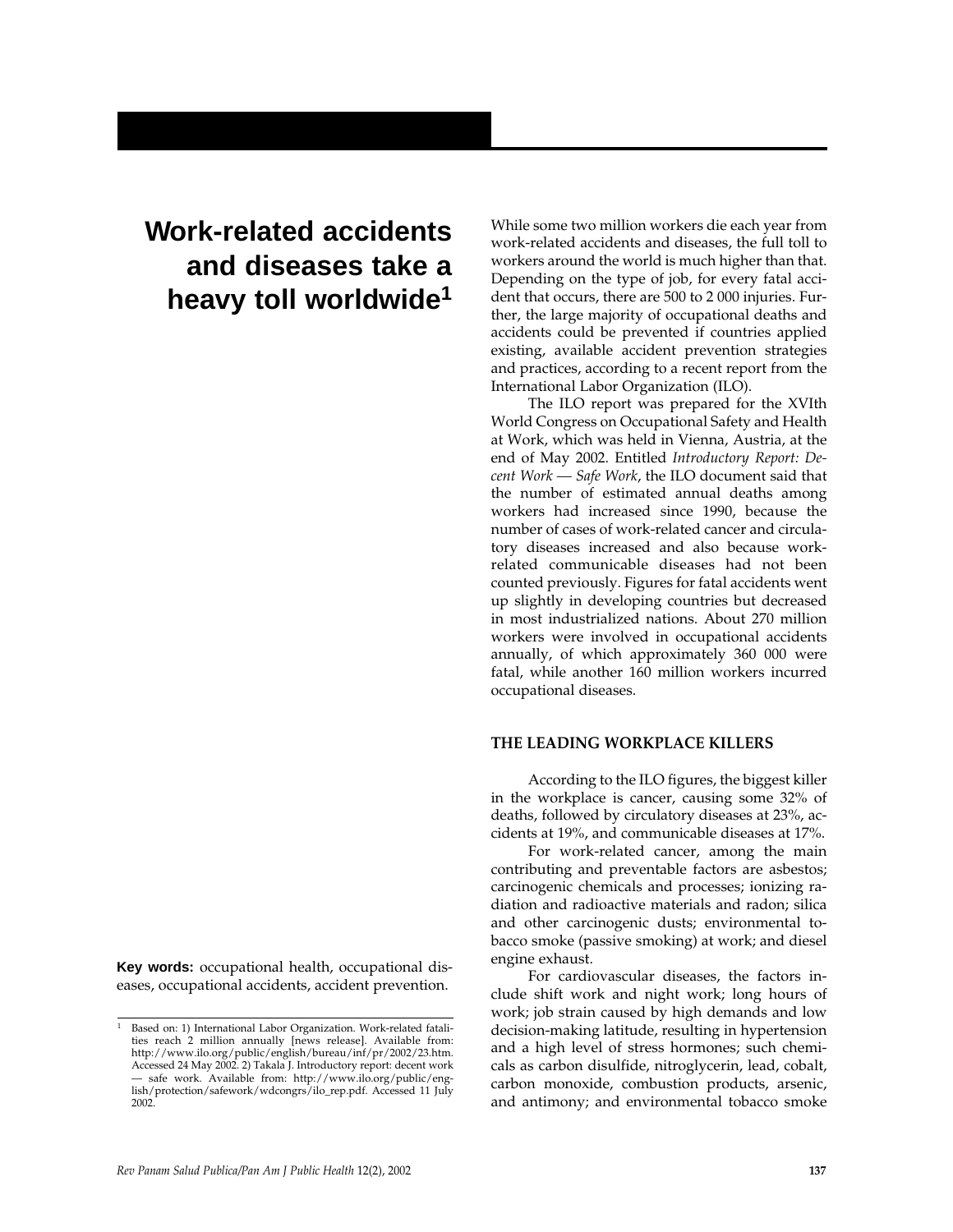at work. Factors for cerebrovascular diseases include shift work and environmental tobacco smoke at work.

For occupational accidents, the main contributing and preventable factors include a lack of company/enterprise safety and health policies, structures, and systems; a poor safety culture; a lack of knowledge and of available solutions; poor government policy and legal and enforcement systems; inadequate occupational health services; a lack of research and proper statistics for priority-setting; and a lack of effective training and education systems at all levels.

Factors for work-related communicable diseases include such infectious and parasitic diseases as malaria, viral and bacterial diseases, and schistosomiasis; poor-quality drinking water; and poor hygiene and a lack of knowledge.

More than half of the workers of the world are employed in agriculture, and that sector claims more than 50% of occupational fatalities, injuries, and diseases. In the Region of the Americas, agricultural workers make up about 14% of all those who are employed but suffer some 47% of the work-related fatalities, according to ILO estimates.

An especially heavy toll of dead and injured occurs in developing countries around the world, where large numbers of workers are concentrated in primary and extraction activities such as agriculture, logging, fishing, and mining, which are some of the word's most hazardous industries.

There are a number of other factors that can contribute to injury and death in developing countries. Many production processes are considerably more labor intensive than in industrialized countries. Knowledge and awareness of hazards, and thus prevention efforts, are significantly lower in developing nations. Communicable diseases at work, such as malaria, hepatitis, and viral and bacterial infections, are considerably more prevalent in low-income countries.

Over time, as a result of structural changes in the nature of work and real improvements in making the workplace healthier and safer, industrialized countries have seen a decrease in the number of serious injuries. (See the sidebar entitled "Workplace deaths decline in the United States but still disproportionately affect immigrants and Hispanics.") Such improvements, however, are likely to come only after a period when the number of accidents may rise, due to the increased construction of roads, factories, and other infrastructure; heavier traffic; and having many untrained workers in totally new jobs. Injuries will go up until a plateau is reached, as prevention policies and programs gain momentum and there is a shift to service industries. That evolving nature of work, in turn, will generate

new occupational hazards, including musculoskeletal disorders and stress and mental problems.

## **HIGH COST OF NEGLECTING THE PROBLEM**

There are substantial economic costs resulting from work-related injuries and diseases, according to the ILO report. Approximately 4% of the world's gross domestic product (GDP) is lost due to such expenses as foregone income and medical treatment. That loss in GDP is 20 times greater than all official development assistance to developing countries.

The single biggest reason for economic losses from workplace injuries and diseases are lower back pain and other musculoskeletal disorders. These cause relatively long absences from work and become a major financial burden on society. Only a minority of workers around the world are protected by programs that compensate them for these losses. The burden is left on the victims and their families, thus increasing the poverty already caused by the loss of income.

Fatalities from different work-related causes can impact workers and their families at different points in their lives. Fatalities due to accidents usually occur among workers who expect to have a long working career ahead of them. On the other hand, work-related cancer and circulatory diseases and other diseases with a long latency period may appear later in working life or after retirement, when life expectancy is shorter.

# **STRATEGIES TO IMPROVE SAFETY**

About 80% of occupational deaths and accidents could be prevented if all the countries that belong to the ILO applied already-known accident prevention strategies and practices, the ILO report said.

For industrialized countries, priorities need to focus on psychosocial factors linked to poor workplace relations and management; the mental and physical consequences of repetitive, highly technical tasks; and information on handling new technologies and substances, including chemicals. In countries that are still industrializing, priority should go to improving safety and health practices in primary industries such as farming, fishing, and logging; preventing industrial accidents, including fires and exposure to hazardous substances; and preventing traditional accidents and diseases, including those in informal workshops and homebased industries.

It is not true that poor countries and poor companies cannot afford safety and health measures, the ILO report affirmed. There is no evidence